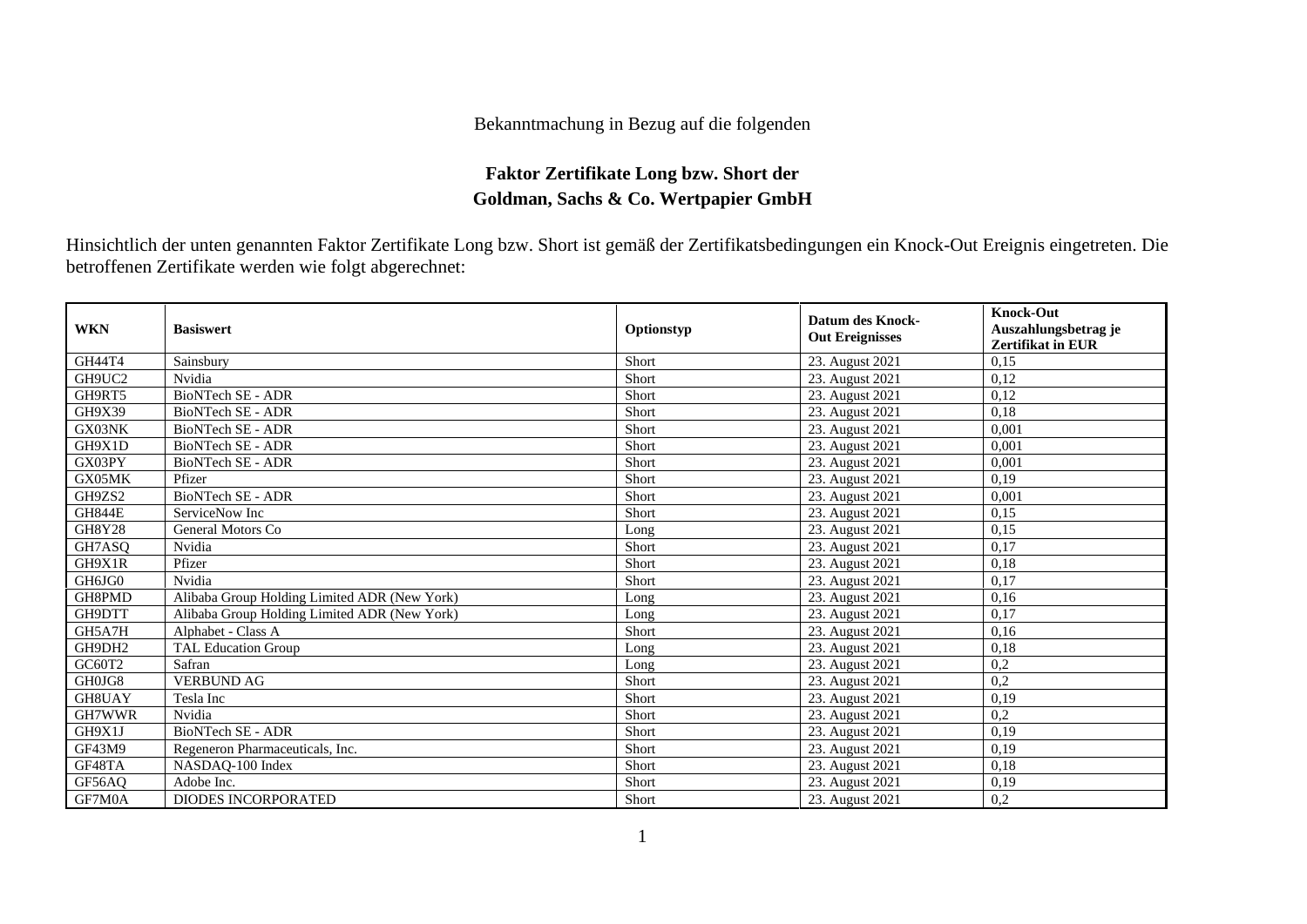| <b>WKN</b>    | <b>Basiswert</b>                 | Optionstyp | <b>Datum des Knock-</b><br><b>Out Ereignisses</b> | <b>Knock-Out</b><br>Auszahlungsbetrag je<br><b>Zertifikat in EUR</b> |
|---------------|----------------------------------|------------|---------------------------------------------------|----------------------------------------------------------------------|
| GF8AG6        | S&P 500 INFO TECH INDEX          | Short      | 23. August 2021                                   | 0,18                                                                 |
| GF9A5P        | Maxim                            | Short      | 23. August 2021                                   | 0,19                                                                 |
| GH4W31        | NASDAQ-100 Index                 | Short      | 23. August 2021                                   | 0,16                                                                 |
| <b>GH7ATN</b> | <b>BALCHEM CORPORATION</b>       | Short      | 23. August 2021                                   | 0,19                                                                 |
| GH8Y2J        | HubSpot Inc                      | Short      | 23. August 2021                                   | 0,19                                                                 |
| GH8433        | ServiceNow Inc                   | Short      | 23. August 2021                                   | 0,18                                                                 |
| GH44QA        | Marks & Spencer                  | Short      | 24. August 2021                                   | 0,15                                                                 |
| GH8414        | <b>AIXTRON SE</b>                | Short      | 24. August 2021                                   | 0,2                                                                  |
| GH5H3J        | ThyssenKrupp                     | Short      | 24. August 2021                                   | 0,16                                                                 |
| GH44W9        | Ocado Group PLC                  | Short      | 24. August 2021                                   | 0,14                                                                 |
| GH5YZ0        | ThyssenKrupp                     | Short      | 24. August 2021                                   | 0.18                                                                 |
| GH90EU        | Carnival                         | Short      | 24. August 2021                                   | 0,15                                                                 |
| GH8GAT        | TeamViewer AG                    | Short      | 24. August 2021                                   | 0,19                                                                 |
| GH9NV5        | Carnival Corporation             | Short      | 24. August 2021                                   | 0,2                                                                  |
| GH2JJU        | JD.com Inc                       | Short      | 24. August 2021                                   | 0,18                                                                 |
| GH81TF        | JD.com Inc                       | Short      | 24. August 2021                                   | 0,17                                                                 |
| <b>GH1BHK</b> | <b>Ballard Power Systems Inc</b> | Short      | 24. August 2021                                   | 0,17                                                                 |
| GH5U0G        | <b>OMV</b>                       | Short      | 24. August 2021                                   | 0,16                                                                 |
| <b>GH37B0</b> | JD.com Inc                       | Short      | 24. August 2021                                   | 0,19                                                                 |
| GF7QPB        | CompuGroup Medical SE & Co KgaA  | Short      | 24. August 2021                                   | 0,17                                                                 |
| GH34AW        | Siemens Gamesa Renewable Energy  | Short      | 24. August 2021                                   | 0,19                                                                 |
| GH5ES9        | Rolls-Royce                      | Short      | 24. August 2021                                   | 0,19                                                                 |
| GH3XNB        | OMV                              | Short      | 24. August 2021                                   | 0,18                                                                 |
| GH5618        | Infineon                         | Short      | 24. August 2021                                   | 0,2                                                                  |
| GH4CJU        | MDAX (Performance Index)         | Short      | 24. August 2021                                   | 0,2                                                                  |
| GH4QE1        | <b>DSM</b>                       | Short      | 24. August 2021                                   | 0,19                                                                 |
| GF913H        | Splunk Inc.                      | Short      | 24. August 2021                                   | 0,15                                                                 |
| GH565T        | Palo Alto Networks, Inc.         | Short      | 24. August 2021                                   | 0.18                                                                 |
| GF7YH9        | Church & Dwight Co.              | Long       | 24. August 2021                                   | 0,19                                                                 |
| GF8UXY        | The TJX Companies, Inc.          | Short      | 24. August 2021                                   | 0,2                                                                  |
| GF93GE        | Palo Alto Networks, Inc.         | Short      | 24. August 2021                                   | 0,19                                                                 |
| GF99SX        | The Cooper Companies Inc         | Short      | 24. August 2021                                   | 0,2                                                                  |
| GF7YKZ        | Hormel Foods                     | Long       | 24. August 2021                                   | 0,18                                                                 |
| GH23LJ        | Devon Energy                     | Short      | 24. August 2021                                   | 0,18                                                                 |
| GH6B6R        | Synopsys, Inc.                   | Short      | 24. August 2021                                   | 0,18                                                                 |
| GH4CPU        | Align Technology, Inc.           | Short      | 24. August 2021                                   | 0,19                                                                 |
| GH42BZ        | ASGN INCORPORATED                | Short      | 24. August 2021                                   | 0,19                                                                 |
| GF8YWW        | <b>ASR Nederland NV</b>          | Short      | 25. August 2021                                   | 0,16                                                                 |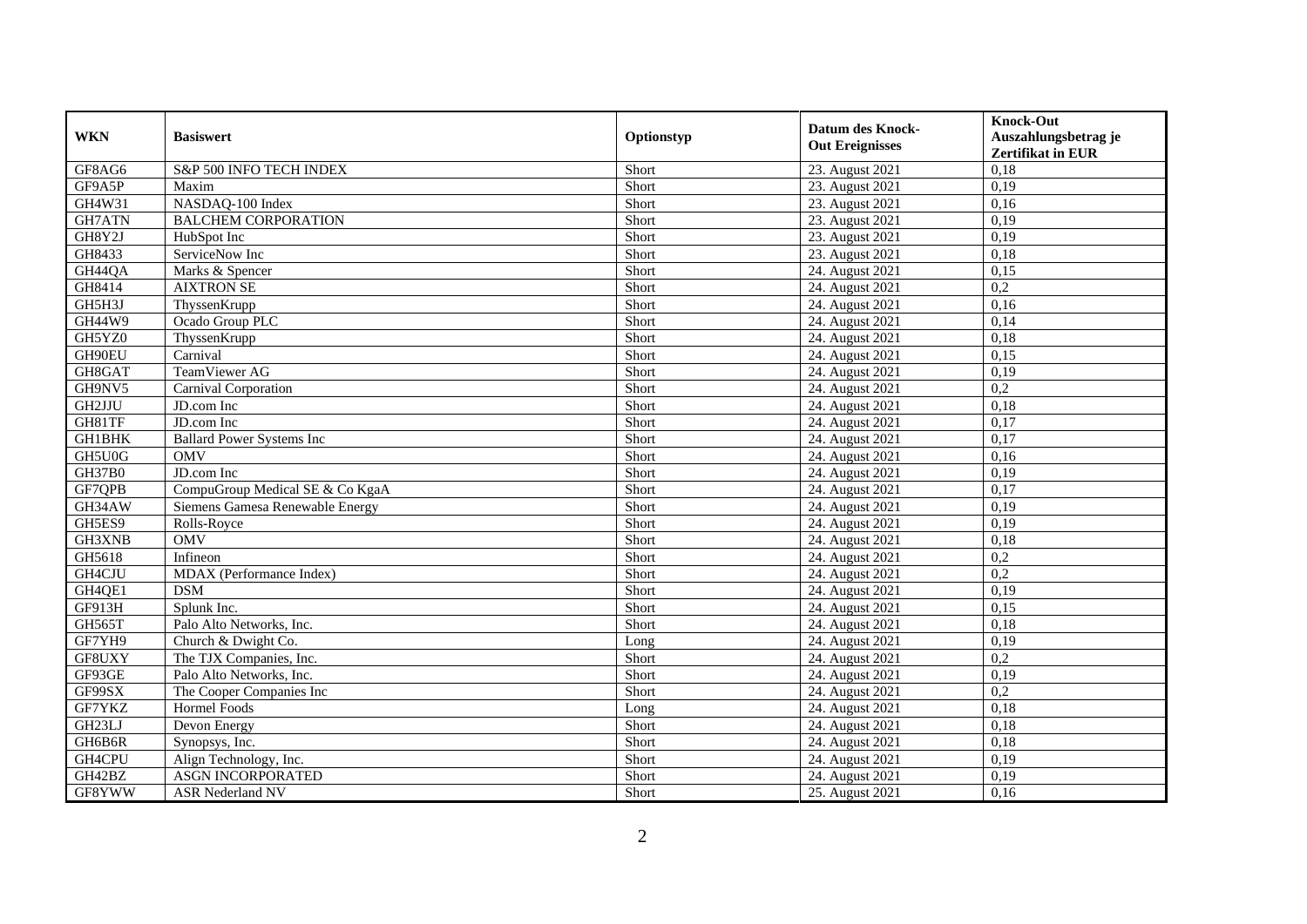| <b>WKN</b>                      | <b>Basiswert</b>                  | Optionstyp | <b>Datum des Knock-</b> | <b>Knock-Out</b>                                 |
|---------------------------------|-----------------------------------|------------|-------------------------|--------------------------------------------------|
|                                 |                                   |            | <b>Out Ereignisses</b>  | Auszahlungsbetrag je<br><b>Zertifikat in EUR</b> |
| GH4G25                          | <b>Aareal Bank</b>                | Short      | 25. August 2021         | 0,2                                              |
| GF6PCT                          | Aroundtown                        | Long       | 25. August 2021         | 0,14                                             |
| GH4QCR                          | Okta, Inc. - Class A              | Short      | 25. August 2021         | 0,17                                             |
| GH7PBA                          | Nvidia                            | Short      | 25. August 2021         | 0,19                                             |
| GH64LY                          | Quanta Services                   | Short      | 25. August 2021         | 0,16                                             |
| GF2XRF                          | Aroundtown                        | Long       | 25. August 2021         | 0,16                                             |
| <b>GX0UKS</b>                   | Ørsted A/S                        | Short      | 25. August 2021         | 0,16                                             |
| GX0UK6                          | $\overline{\text{Q}r}$ sted A/S   | Long       | 25. August 2021         | 0,13                                             |
| <b>GX0UKH</b>                   | Ørsted A/S                        | Short      | 25. August 2021         | 0,15                                             |
| GH3CXW                          | Infineon                          | Short      | 25. August 2021         | 0,18                                             |
| GH <sub>2</sub> CX <sub>5</sub> | Telefónica Deutschland Holding AG | Short      | 25. August 2021         | 0,19                                             |
| GH5U1X                          | Qualys Inc                        | Short      | 25. August 2021         | 0,18                                             |
| <b>GX0ULF</b>                   | Ørsted A/S                        | Short      | 25. August 2021         | 0,14                                             |
| <b>GX0UMG</b>                   | Ørsted A/S                        | Short      | 25. August 2021         | 0,17                                             |
| <b>GX0UMJ</b>                   | Ørsted A/S                        | Short      | 25. August 2021         | 0,17                                             |
| <b>GX0UKK</b>                   | Ørsted A/S                        | Long       | 25. August 2021         | 0,13                                             |
| <b>GX0UKM</b>                   | Ørsted A/S                        | Long       | 25. August 2021         | 0,1                                              |
| <b>GX0UKE</b>                   | Ørsted A/S                        | Long       | 25. August 2021         | 0,12                                             |
| <b>GX0UJK</b>                   | Ørsted A/S                        | Short      | 25. August 2021         | 0,14                                             |
| GH91KW                          | <b>ASML</b>                       | Short      | 25. August 2021         | 0,19                                             |
| <b>GX0UJS</b>                   | Ørsted A/S                        | Short      | 25. August 2021         | 0,17                                             |
| <b>GX0ULY</b>                   | Ørsted A/S                        | Long       | 25. August 2021         | 0,11                                             |
| GX0UN6                          | Ørsted A/S                        | Long       | 25. August 2021         | $\overline{0,1}$                                 |
| <b>GX0UMQ</b>                   | Ørsted A/S                        | Long       | 25. August 2021         | 0,12                                             |
| GH5H3V                          | <b>BNP</b> Paribas                | Short      | 25. August 2021         | 0,19                                             |
| <b>GX0UMU</b>                   | Ørsted A/S                        | Long       | 25. August 2021         | $\overline{0,1}$                                 |
| GF7YCM                          | <b>KBC</b> Groep                  | Short      | 25. August 2021         | 0,19                                             |
| <b>GX0UMH</b>                   | Ørsted A/S                        | Short      | 25. August 2021         | 0,15                                             |
| GH81TQ                          | Peloton Interactive Inc.          | Short      | 25. August 2021         | 0,18                                             |
| GH81T5                          | Peloton Interactive Inc.          | Short      | 25. August 2021         | 0,14                                             |
| GF1JV1                          | Republic Services, Inc.           | Short      | 25. August 2021         | 0,2                                              |
| GF4C8X                          | Medtronic, PLC                    | Short      | 25. August 2021         | 0,19                                             |
| GF6VC2                          | NRG Energy, Inc.                  | Short      | 25. August 2021         | 0,19                                             |
| GF7VKT                          | Zions Bancorporation, N.A.        | Short      | 25. August 2021         | 0,19                                             |
| GC7JWK                          | Verizon                           | Long       | 25. August 2021         | 0,2                                              |
| <b>GF7W87</b>                   | Amicus Therapeutics, Inc.         | Short      | 25. August 2021         | 0,16                                             |
| GF8LPN                          | MongoDB, Inc.                     | Short      | 25. August 2021         | 0,18                                             |
| <b>GH0KYX</b>                   | JD.com Inc                        | Short      | 25. August 2021         | 0,19                                             |